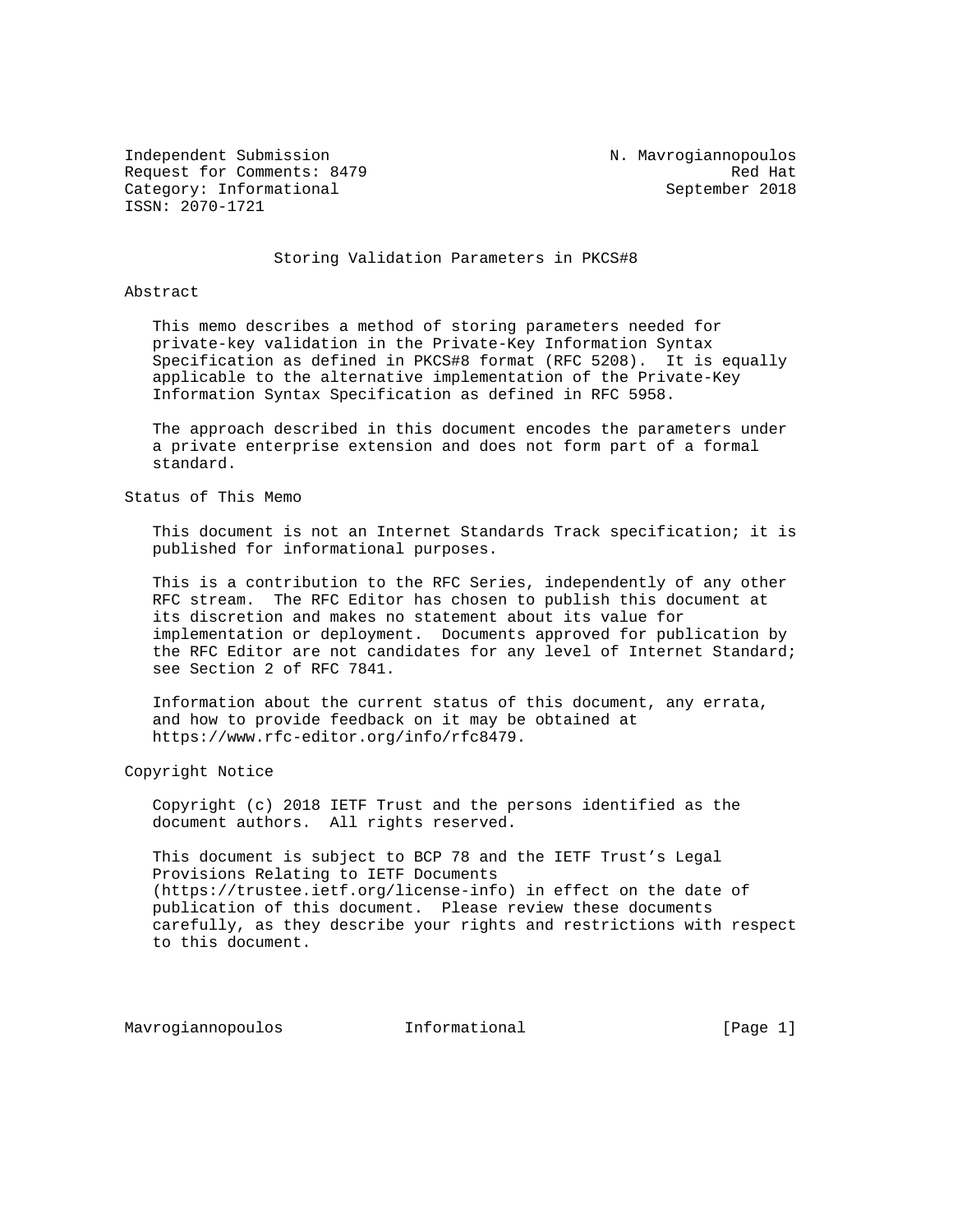Table of Contents

|                | Introduction $\ldots \ldots \ldots \ldots \ldots \ldots \ldots \ldots$ |                |
|----------------|------------------------------------------------------------------------|----------------|
|                | ValidationParams Attribute<br>$\overline{\phantom{a}3}$                |                |
| 3.             |                                                                        | 4              |
| 4 <sub>1</sub> |                                                                        | $\overline{4}$ |
|                | $-5$                                                                   |                |
| რ —            |                                                                        |                |
|                |                                                                        | $-5$           |
|                | - 5                                                                    |                |
|                | 7.2. Informative References                                            | - 6            |
|                |                                                                        | 7              |
|                |                                                                        | - 8            |
|                |                                                                        | 8 <sup>8</sup> |
|                |                                                                        |                |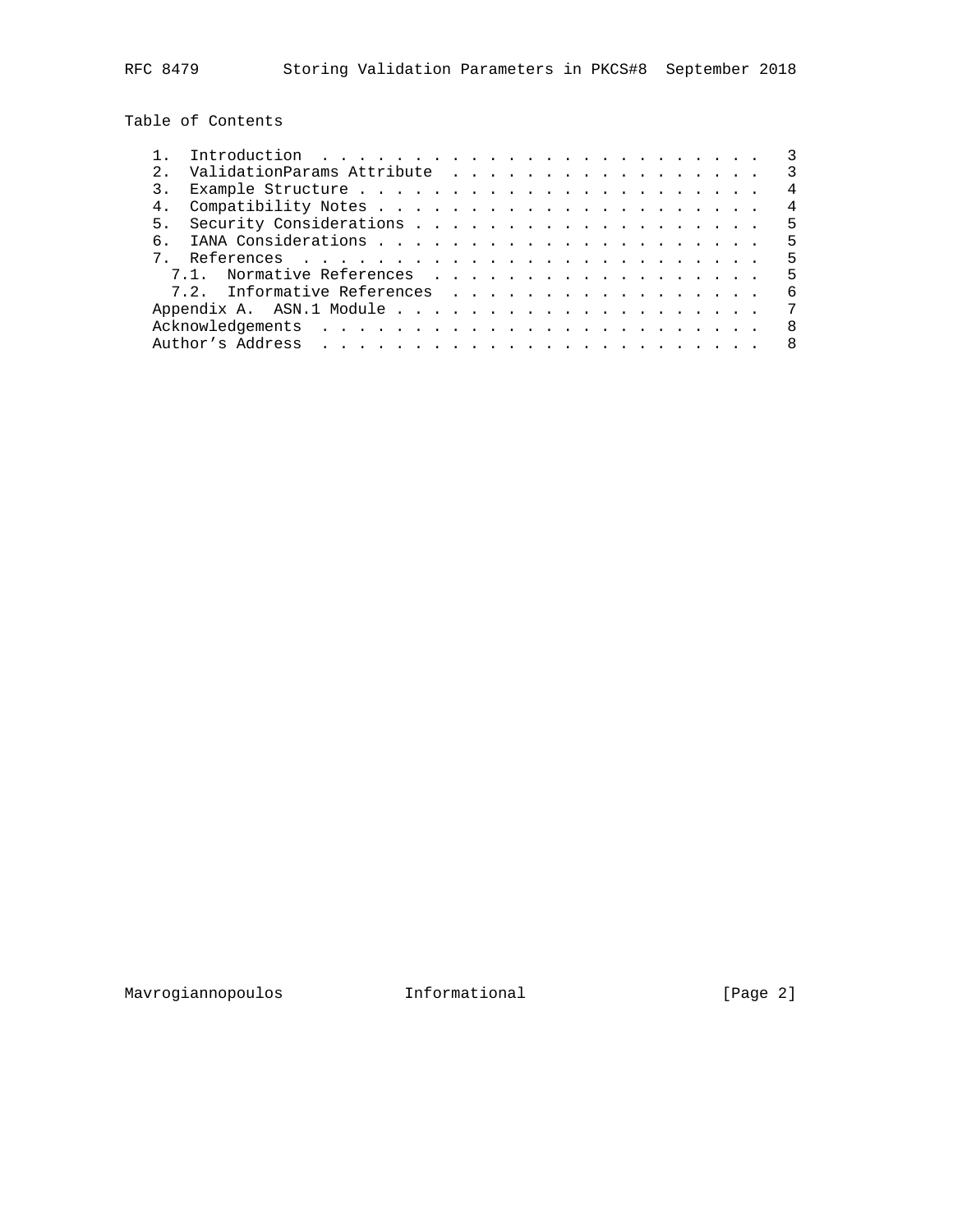## 1. Introduction

 RSA or DSA private keys generated using the Shawe-Taylor prime generation algorithm described in [FIPS186-4] allow for parameter validation, i.e., they verify whether the primes are actually prime and were correctly generated. That is done by generating the parameters from a known seed and a selected hash algorithm.

 Storing these parameters in a private-key format such as the RSA Private-Key Syntax from PKCS#1 [RFC8017] or common representations for DSA private keys does not allow information needed for validation to be attached to the parameters. The purpose of this document is to describe such a method using the Private-Key Information Syntax Specification as defined in [RFC5208] and the alternative specification described in [RFC5958].

 The approach described in this document encodes the parameters under a private enterprise extension and does not form part of a formal standard. The encoding can be used as is or as the basis for a standard at a later time.

### 2. ValidationParams Attribute

 The information related to the validation parameters is stored as an attribute in the PrivateKeyInfo structure. The attribute is identified by the id-attr-validation-parameters object identifier and contains as AttributeValue a single ValidationParams structure.

```
 id-attr-validation-parameters OBJECT IDENTIFIER ::=
                                       {1 3 6 1 4 1 2312 18 8 1}
```
 ValidationParams ::= SEQUENCE { hashAlgo OBJECT IDENTIFIER, seed OCTET STRING }

 The algorithm identifier in ValidationParams should be a hash algorithm identifier for the methods described in [FIPS186-4]. The ValidationParams sequence must be DER encoded [ITU-T-X690].

Mavrogiannopoulos informational (Page 3)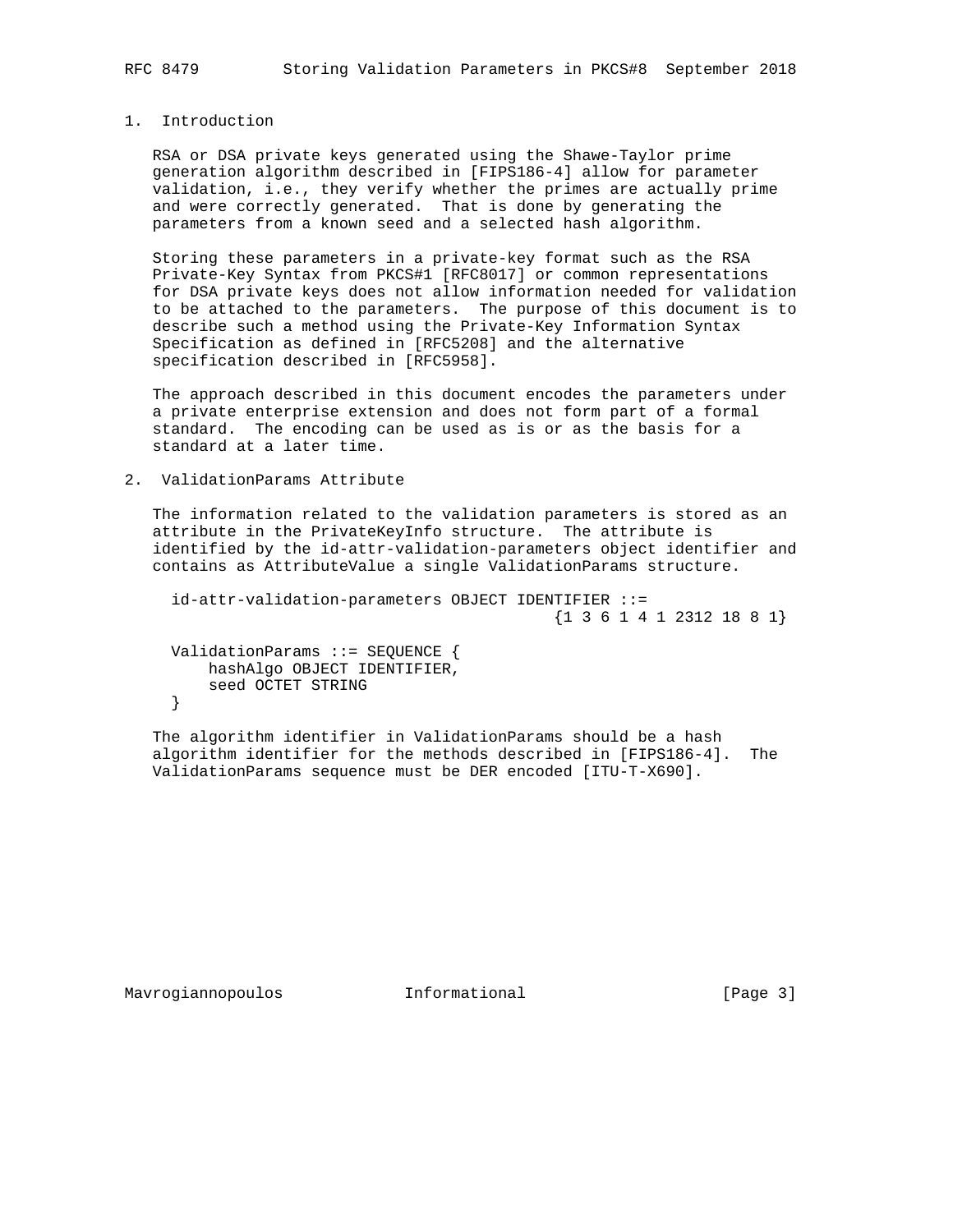### 3. Example Structure

 The following structure contains an RSA key generated using the algorithm from Section B.3.3 of [FIPS186-4], with SHA2-384 hash. The seed used is 8af4328c87bebcec31e303b8f5537effcb6a91d947084d99a369823b36f01462 (hex encoded).

-----BEGIN PRIVATE KEY-----

 MIIE/gIBADANBgkqhkiG9w0BAQEFAASCBKcwggSjAgEAAoIBAQCpPwXwfhDsWA3q jN2BWg1xfDjvZDVNfgTV/b95g304Aty3z13xPXAhHZ3ROW3pgPxTj9fiq7ZMy4Ua gMpPK81v3pHX1uokC2KcGXbgbAq2Q8ClxSXgEJllRwDENufjEdV10gArt8NlIP0N lota1kQUuI1DMsqc5DTIa35Nq4j1GW+KmLtP0kCrGq9fMGwjDbPEpSp9DTquEMHJ o7kyJIjB+93ikLvBUTgbxr+jcnTLXuhA8rC8r+KXre4NPPNPRyefRcALLt/URvfA rTvFOQfi3vIjNhBZL5FdC+FVAr5QnF3r2+cuDPbnczr4/rr81kzFGWrwyAgF5FWu pFtB5IYDAgMBAAECggEAHZ88vGNsNdmRkfhWupGW4cKCuo+Y7re8Q/H2Jd/4Nin2 FKvUPuloaztiSGDbVm+vejama/Nu5FEIumNJRYMeoVJcx2DDuUxO1ZB1aIEwfMct /DWd0/JDzuCXB0Cu5GTWLhlz0zMGHXihIdQ0DtGKt++3Ncg5gy1D+cIqqJB515/z jYdZmb0Wqmz7H3DisuxvnhiCAOuNrjcDau80hpMA9TQlb+XKNGHIBgKpJe6lnB0P MsS/AjDiDoEpP9GG9mv9+96rAga4Nos6avYlwWwbC6d+hHIWvWEWsmrDfcJlm2gN tjvG8omj00t5dAt7qGhfOoNDGr5tvJVo/g96O/0I8QKBgQDdzytVRulo9aKVdAYW /Nj04thtnRaqsTyFH+7ibEVwNIUuld/Bp6NnuGrY+K1siX8+zA9f8mKxuXXV9KK4 O89Ypw9js2BxM7VYO9Gmp6e1RY3Rrd8w7pG7/KqoPWXkuixTay9eybrJMWu3TT36 q7NheNmBHqcFmSQQuUwEmvp3MQKBgQDDVaisMJkc/sIyQh3XrlfzmMLK+GlPDucD w5e50fHl8Q5PmTcP20zVLhTevffCqeItSyeAno94Xdzc9vZ/rt69410kJEHyBO9L CmhtYz94wvSdRhbqf4VzAl2WU184sIYiIZDGsnGScgIYvo6v6mITjRhc8AMdYoPR rL6xp6frcwKBgFi1+avCj6mFzD+fxqu89nyCmXLFiAI+nmjTy7PM/7yPlNB76qDG Dil2bW1Xj+y/1R9ld6S1CVnxRbqLe+TZLuVS82m5nRHJT3b5fbD8jquGJOE+e+xT DgA0XoCpBa6D8yRt0uVDIyxCUsVd5DL0JusN7VehzcUEaZMyuL+CyDeRAoGBAImB qH6mq3Kc6Komnwlw4ttJ436sxr1vuTKOIyYdZBNB0Zg5PGi+MWU0zl5LDroLi3vl FwbVGBxcvxkSBU63FHhKMQw7Ne0gii+iQQcYQdtKKpb4ezNS1+exd55WTIcExTgL tvYZMhgsh8tRgfLWpXor7kWmdBrgeflFiOxZIL1/AoGAeBP7sdE+gzsh8jqFnVRj 7nOg+YllJAlWsf7cTH4pLIy2Eo9D+cNjhL9LK6RaAd7PSZ1adm8HfaROA2cfCm84 RI4c7Ue0G+N6LZiFvC0Bfi5SaPVAExXOty8UqjOCoZavSaXBPuNcTXZuzswcgbxI G5/kaJNHoEcdlVsPsYWKRNKgPzA9BgorBgEEAZIIEggBMS8wLQYJYIZIAWUDBAIC BCCK9DKMh7687DHjA7j1U37/y2qR2UcITZmjaYI7NvAUYg== -----END PRIVATE KEY-----

4. Compatibility Notes

 For compatibility, it is recommended that implementations following this document support generation and validation using the SHA2-384 hash algorithm.

 The extension defined in this document is applicable both to the Private-Key Information Syntax Specification (PKCS#8) [RFC5208] and to Asymmetric Key Packages [RFC5958].

Mavrogiannopoulos 1nformational 1999 [Page 4]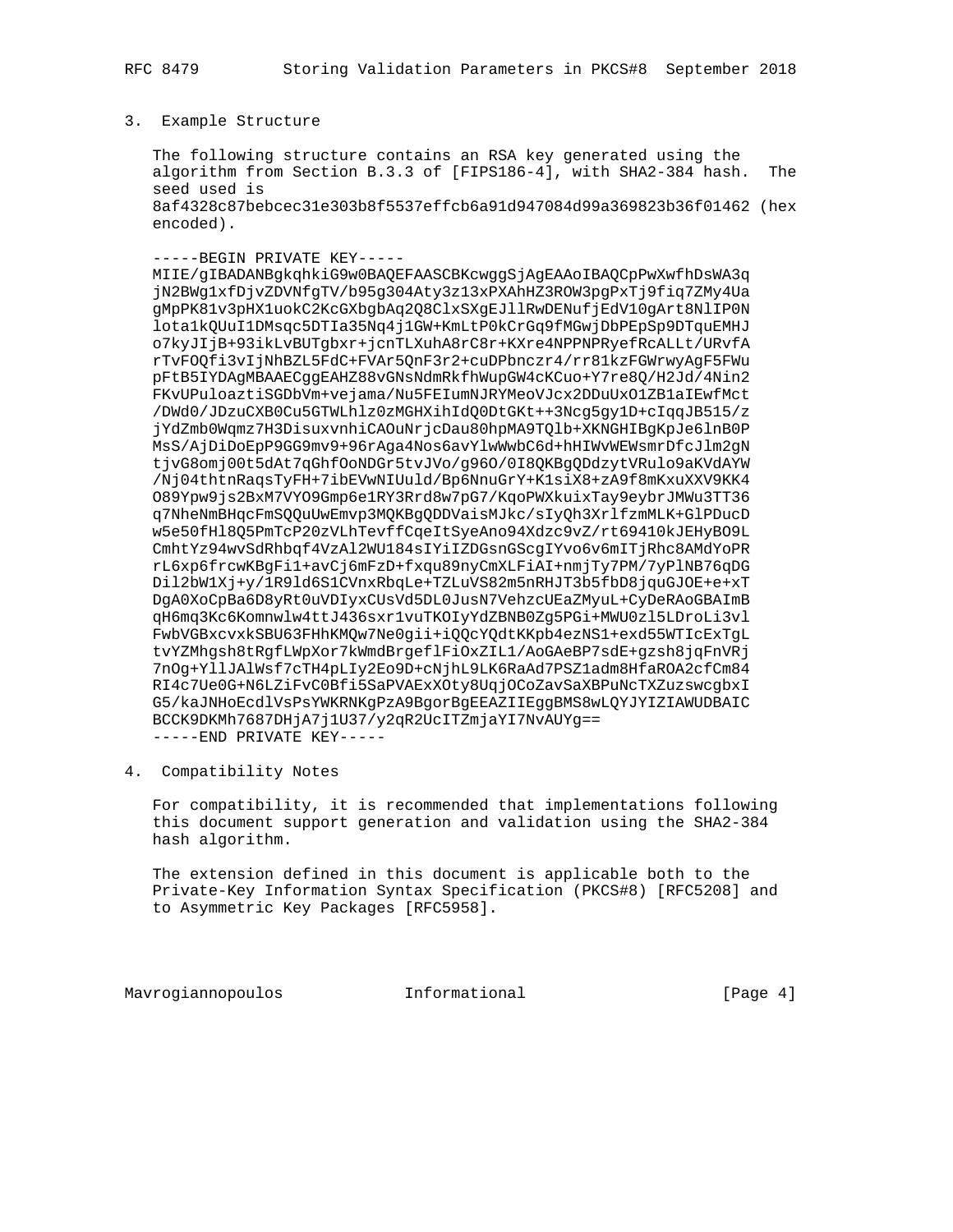5. Security Considerations

All the considerations in [RFC5208] and [RFC5958] apply.

6. IANA Considerations

This document has no IANA actions.

- 7. References
- 7.1. Normative References
	- [FIPS186-4]

 National Institute of Standards and Technology, "Digital Signature Standard (DSS)", FIPS PUB 186-4, DOI 10.6028/NIST.FIPS.186-4, July 2013.

[ITU-T-X680]

 International Telecommunication Union, "Abstract Syntax Notation One (ASN.1): Specification of basic notation", ITU-T Recommendation X.680, July 2002, <https://www.itu.int/ITU-T/studygroups/com17/languages/ X.680-0207.pdf>.

[ITU-T-X690]

 International Telecommunication Union, "ASN.1 encoding rules: Specification of Basic Encoding Rules (BER), Canonical Encoding Rules (CER) and Distinguished Encoding Rules (DER)", ITU-T Recommendation X.690, July 2002, <https://www.itu.int/ITU-T/studygroups/com17/languages/ X.690-0207.pdf>.

- [RFC5208] Kaliski, B., "Public-Key Cryptography Standards (PKCS) #8: Private-Key Information Syntax Specification Version 1.2", RFC 5208, DOI 10.17487/RFC5208, May 2008, <https://www.rfc-editor.org/info/rfc5208>.
- [RFC5958] Turner, S., "Asymmetric Key Packages", RFC 5958, DOI 10.17487/RFC5958, August 2010, <https://www.rfc-editor.org/info/rfc5958>.

Mavrogiannopoulos informational (Page 5)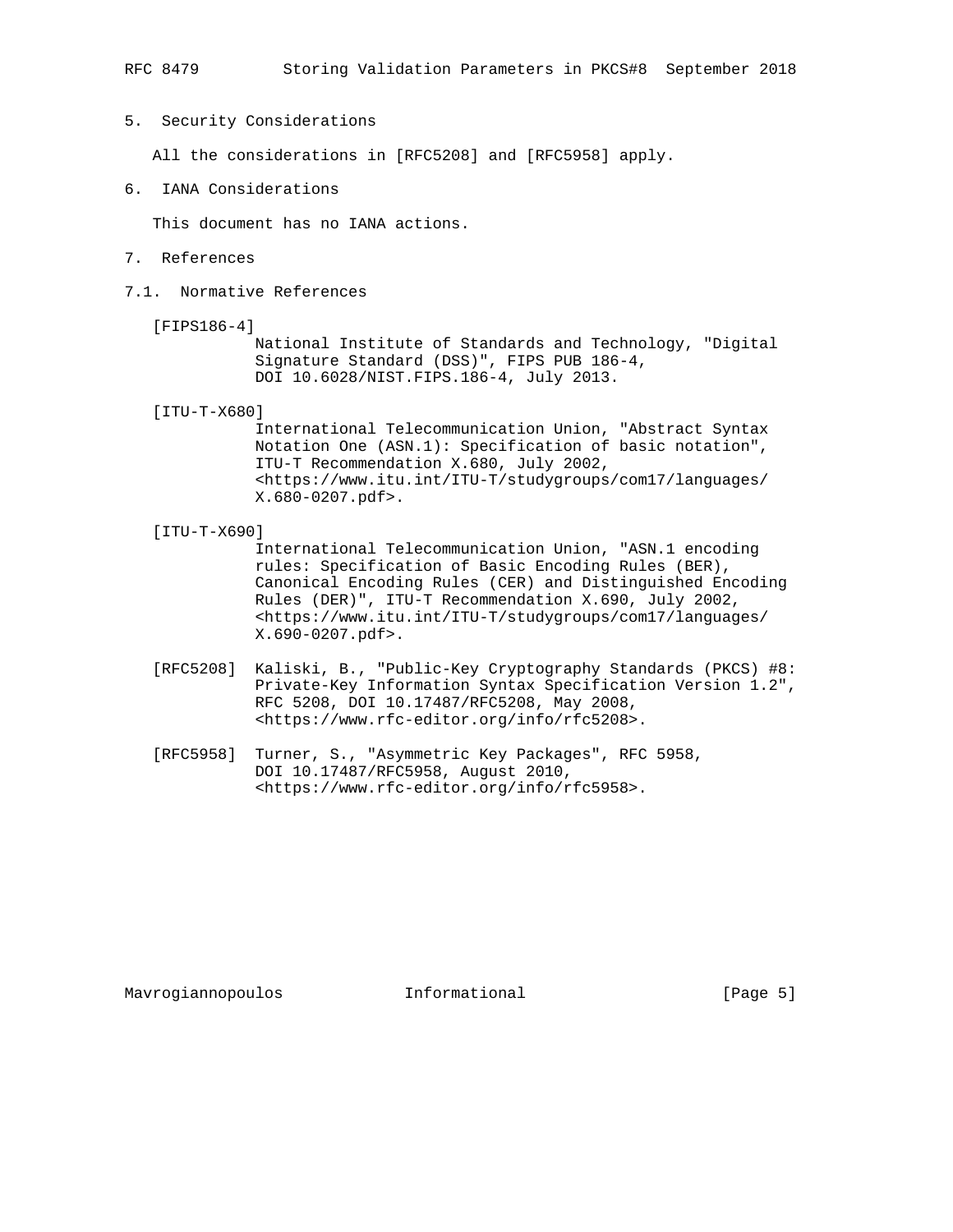RFC 8479 Storing Validation Parameters in PKCS#8 September 2018

# 7.2. Informative References

- [RFC5912] Hoffman, P. and J. Schaad, "New ASN.1 Modules for the Public Key Infrastructure Using X.509 (PKIX)", RFC 5912, DOI 10.17487/RFC5912, June 2010, <https://www.rfc-editor.org/info/rfc5912>.
- [RFC8017] Moriarty, K., Ed., Kaliski, B., Jonsson, J., and A. Rusch, "PKCS #1: RSA Cryptography Specifications Version 2.2", RFC 8017, DOI 10.17487/RFC8017, November 2016, <https://www.rfc-editor.org/info/rfc8017>.

Mavrogiannopoulos 1nformational 1999 [Page 6]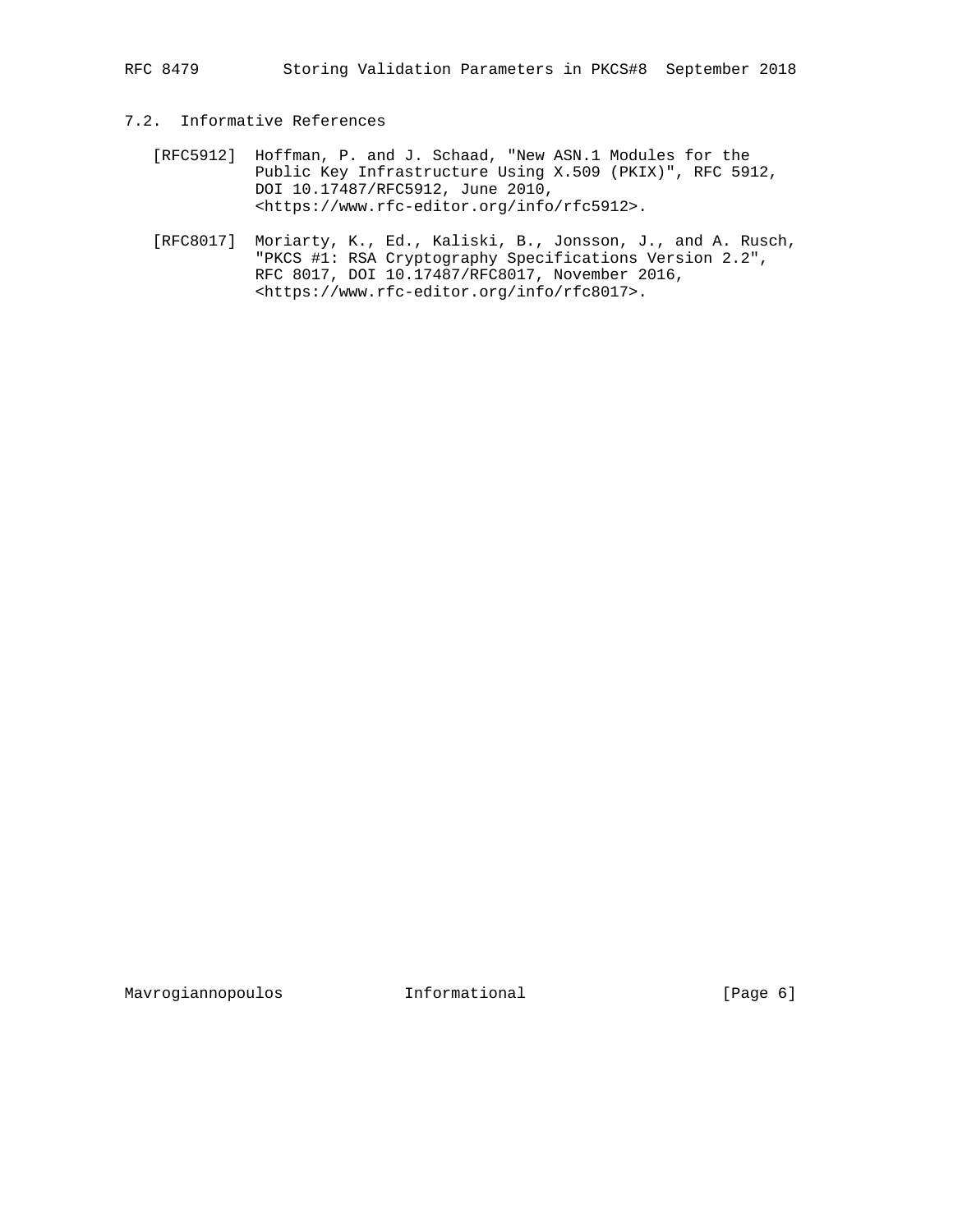```
Appendix A. ASN.1 Module
This appendix provides non-normative ASN.1 definitions for the
structures described in this specification using ASN.1 as defined in
[ITU-T-X680] and [RFC5912].
   PrivateKeyValidationAttrV1
    \{ iso(1) identified-organization(3) dod(6) internet(1)
      private(4) enterprise(1) 2312 18 1 1 }
   DEFINITIONS IMPLICIT TAGS ::=
   BEGIN
   -- EXPORTS ALL
   IMPORTS
   ATTRIBUTE
    FROM PKIX-CommonTypes-2009 -- [RFC5912]
     \{ \text{iso}(1) \text{ identified-organization}(3) \text{ dod}(6) \text{ internet}(1) \} security(5) mechanisms(5) pkix(7) id-mod(0)
        id-mod-pkixCommon-02(57) } ;
   -- PrivateKeyInfo is defined in [RFC5208].
   -- This definition adds the validation parameters attribute
   -- to the set of allowed attributes.
   PrivateKeyInfo ATTRIBUTE ::= {
     at-validation-parameters, ... }
   at-validation-parameters ATTRIBUTE ::= {
     TYPE ValidationParams
     IDENTIFIED BY id-attr-validation-parameters }
   id-attr-validation-parameters OBJECT IDENTIFIER ::=
```
RFC 8479 Storing Validation Parameters in PKCS#8 September 2018

```
Mavrogiannopoulos informational 1999 [Page 7]
```
END

{ 1 3 6 1 4 1 2312 18 8 1 }

 ValidationParams ::= SEQUENCE { hashAlg OBJECT IDENTIFIER,

seed OCTET STRING }